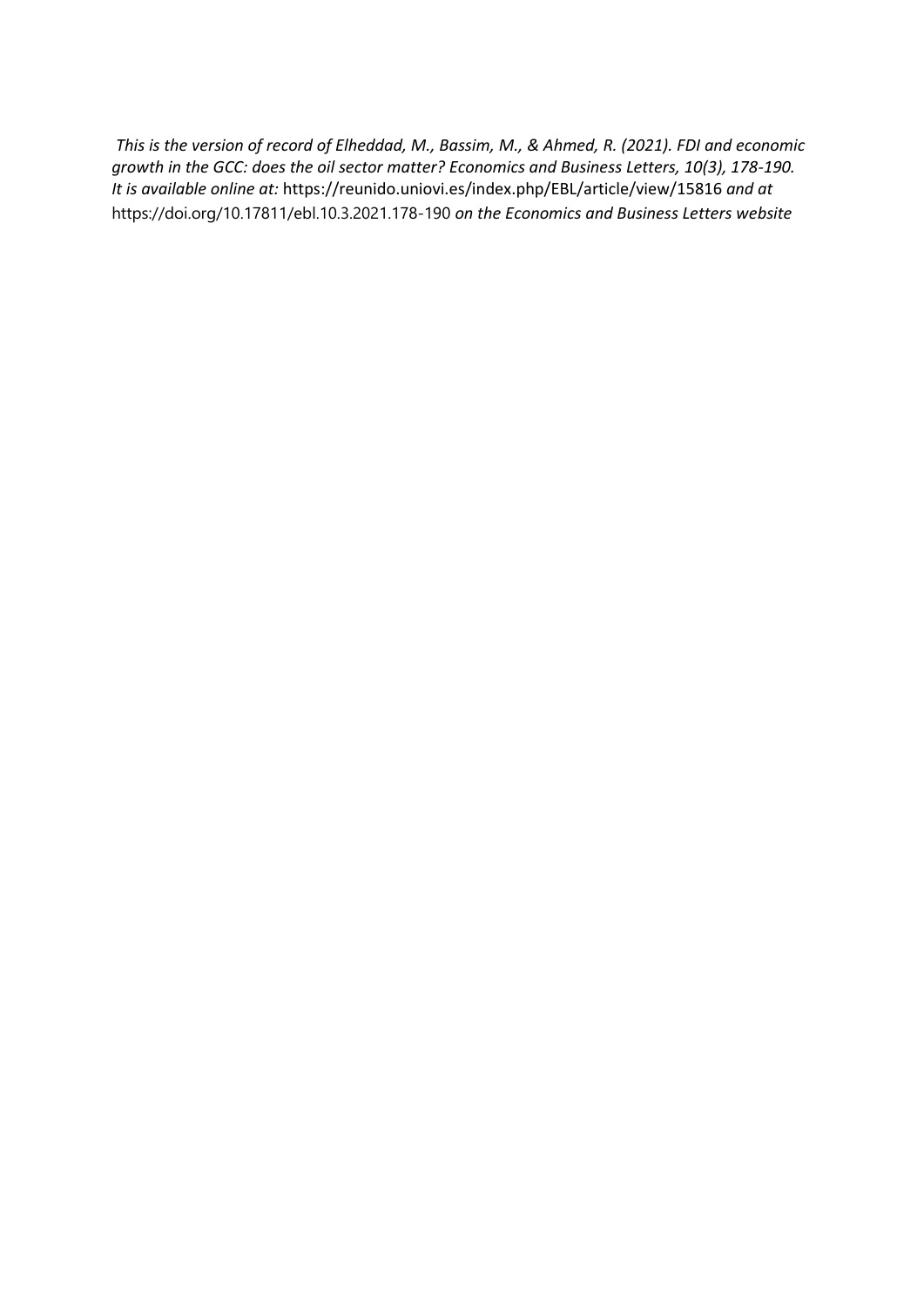

# **FDI and economic growth in the GCC: Does the oil sector matter?**

# **Mohamed Elheddad<sup>1</sup> • Mohga Bassim<sup>2</sup> • Rizwan Ahmed3,\***

*<sup>1</sup>Department of Management, Huddersfield Business School, University of Huddersfield, UK <sup>2</sup>University of Buckingham, UK <sup>3</sup>University of Birmingham, UK*

> *Received:* 25 October 2020 *Revised:* 9 February 2021 *Accepted*: 10 February 2021

# **Abstract**

This paper investigates the impact of economic sectors' foreign direct investment (FDI) on economic growth by validating the resource curse hypothesis in the Gulf Cooperation Council (GCC) countries. Applying OLS (Fixed and Random effects), Instrumental Variables (IV) and Limited Information Maximum Likelihood (LIML) estimations, empirical results indicate that resource-FDI inflows hinder economic growth in the GCC economies, while non-resource FDI has an insignificant effect on growth. Moreover, the total Greenfield FDI inflows deter economic growth in GCC economies. These results give evidence on the crowding-out effect of resource-FDI. This paper opens new insights for policymakers in designing a comprehensive policy on direct FDI inflows (resource and non-resource) to stimulate growth for attaining sustainable economic development for the long run.

*Keywords*: FDI; economic growth; natural resource curse; instrumental variables (IV); limited information maximum likelihood (LIML) *JEL Classification Codes*: F21, F23, F43, C23

# **1. Introduction**

FDI has been seen as essential for economic growth, Wallis (1968). It has been perceived as a means for technology transmission and provision of capital Borensztein et al. (1998). However, several recent studies argue that FDI may inhibit economic growth. Carkovic and Levine (2002) observed that FDI does not generate a robust positive effect on economic growth and Sadik and Bolbol (2001) concluded that FDI has a negative influence on GDP growth in Saudi Arabia. The positive impacts of FDI are restricted in the host country by the human capital stock Borensztein et al. (1998), Blomström et al. (2001), openness to trade Balasubramanyam et al. (1996) and financial markets development Alfaro et al. (2004). Chanegriha et al. (2020) provided a summary of the growth theories for the empirical work on FDI in relation to

<sup>\*</sup> Corresponding author. E-mail: r.ahmed.6@bham.ac.uk.

Citation: Elheddad, M., Bassim, M., and Ahmed, R. (2021) FDI and economic growth in the GCC: Does the oil sector matter?, *Economics and Business Letters,* 10(3), 164-177.

DOI: 10.17811/ebl.10.3.2021.178-190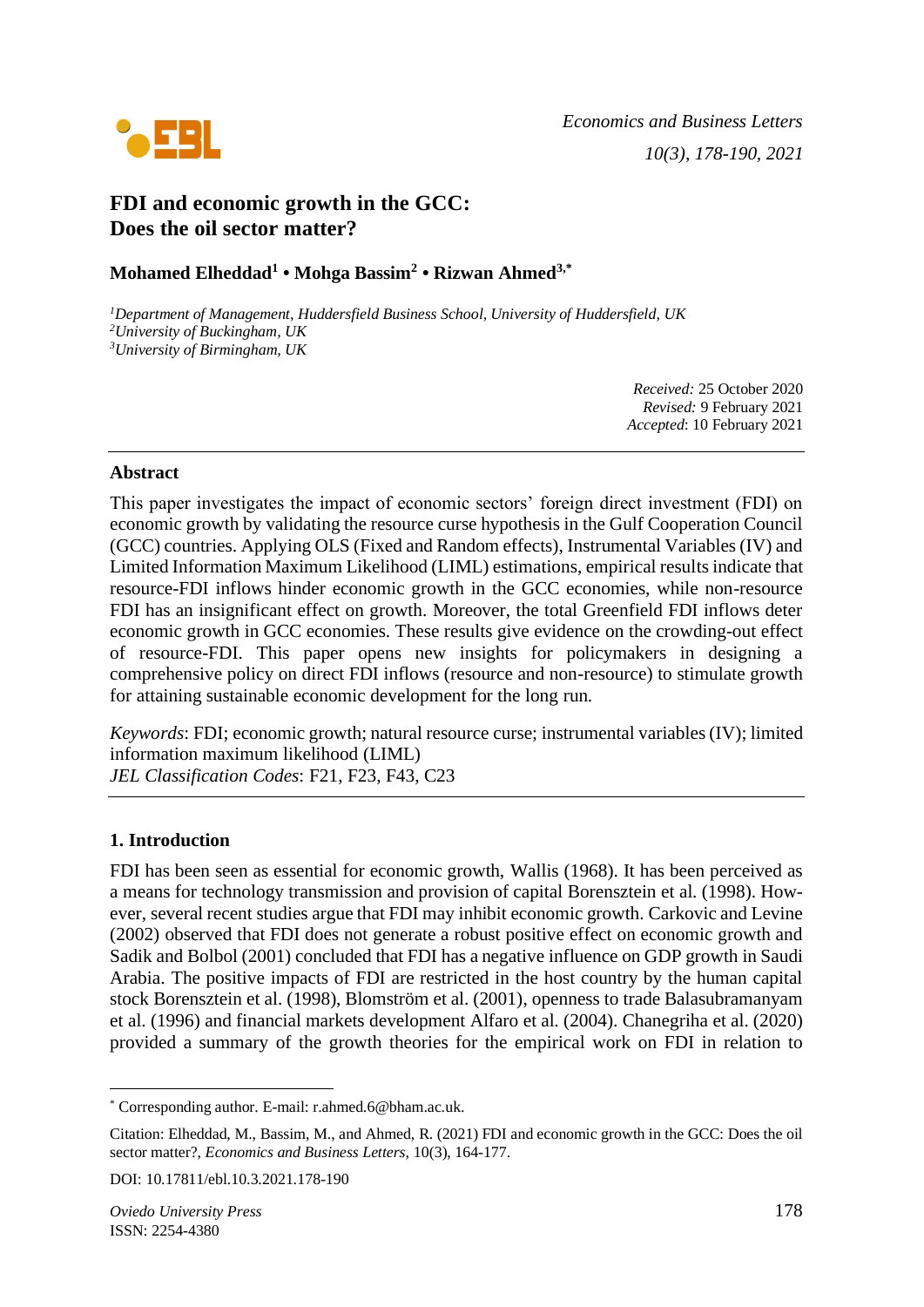growth, using a heterogeneous panel test data for 136 countries over a period of 36 years. They broadly concluded that FDI does not promote growth.

There are several determinant for FDI impact on economic growth in the literature. Sala-i-Martin (1997) in his analysis, uses as many as 60 variables which were found earlier to be significant. El Heddad (2016) uses inflation rate, political instability, Corruption Perception Index and labour force for GCC and found that natural resources have a negative association with FDI inflows.

This study investigates the causality between FDI inflows in different economic sectors and economic growth, in the GCC oil-exporting economies Bahrain, Kuwait, Oman, Qatar, Saudi Arabia and the United Arab Emirates, using panel data for the period 2003-2013. The study is using FDI inflows for resource and non-resource sectors, saving, gross fixed capital formation and GDP per capita growth. The Extreme Bound Analysis (EBA) or the recent Dynamic Extreme Bound Analysis (DEBA) proposed by Pham and [Wongsurawat](https://www.researchgate.net/scientific-contributions/Winai-Wongsurawat-2176745332) (2020), may be used in a future research to better identify the determinants which should be used in the analysis. This should reduce the sensitivity due to the selection of a limited number of variables from the large number of determinants found in different literature, and in view of the controversy on which of these determinants are effective.

Generally, FDI-growth relationship studies concentrated on the aggregate level of FDI. Kolstad and Villanger (2008), Cazzavillan and Olszewski (2012), however, concluded that investment in certain sectors (such as mining) might crowd out FDI in other sectors, such as manufacturing. Multinational corporations (MNCs), especially in the resource sector, can negatively affect domestic firms' market share via high levels of productivity Haddad and Harrison (1993), Aitken and Harrison (1999). Also, Campos and Kinoshita (2003) found that FDI in manufacturing and services results in better technological benefits more than FDI in the primary sector. Alfaro (2003) examined the influence of FDI in primary, manufacturing, and service sectors on economic growth for developing and developed countries from 1981 to 1999. The results showed that the impact of FDI on economic growth is negative in the primary sector (including mining), and positive in the manufacturing sector. Aykut and Sayek (2007) used a panel of ASEAN, Latin American and OECD countries and proved a negative association between FDI and economic growth in the primary sector. Khaliq and Noy (2007) used

time-series data for Indonesia and concluded that FDI in the mining and quarrying sector has a negative effect on economic growth.

Resource-rich countries attract more FDI inflows into the capital intensive resource sector which is found to deter FDI in other sectors Poelhekke and van der Ploeg (2013). The GCC economies attracted FDI during the boom of oil prices (2002-2008). FDI inflow grew by 15 percent (2000-2013), accounted for approximately 17 percent of GDP and increased to 27.1 percent of GDP – Table 1.

This study utilises economic sectors dataset on Greenfield FDI inflows to analyse its effects on resource and non-resource sectors. Also, it provides a new mechanism to explain whether FDI inflows can be an additional channel of the natural resource curse. It complements the previous works on sector-level FDI impact on economic growth but differs in investigating this relationship in the context of the natural resource curse. Furthermore, it provides a greater understanding of economic growth determinants in the presence of the resources curse hypothesis. The main quest of this empirical work is whether FDI promotes or deters economic growth. We expect a negative association between resource-FDI and economic growth and a *resource curse<sup>1</sup>* .

<sup>&</sup>lt;sup>1</sup> The resource curse is the term used to describe the failure of resource-abundant countries to benefit from natural wealth.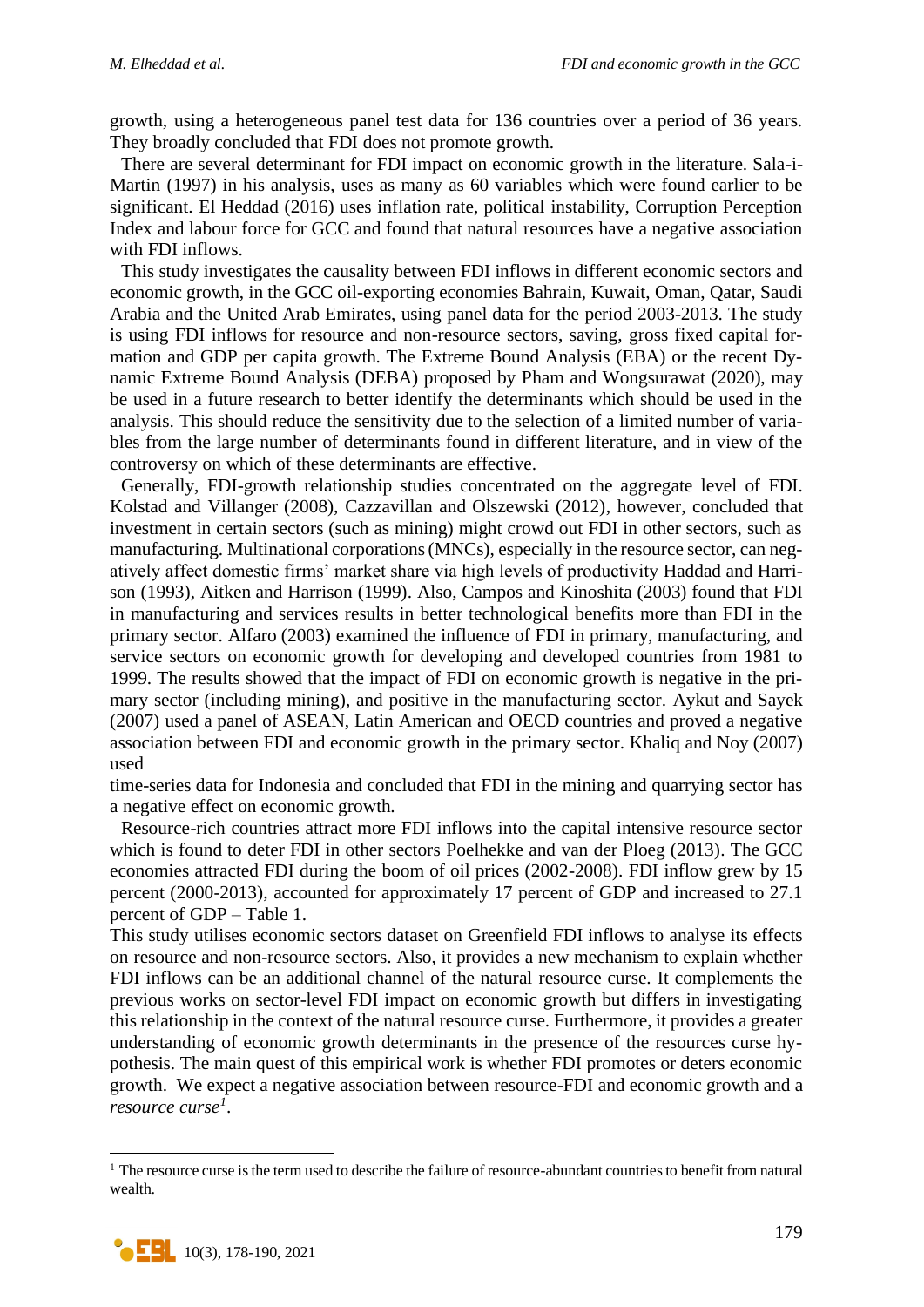|                                                           | 2000   | 2010    | 2013    |
|-----------------------------------------------------------|--------|---------|---------|
| Total FDI inflows (in Million Dollars)                    | 412.76 | 2533.84 | 2658.11 |
| FDI inflow/GDP per cent (Average)                         | 16.8   | 29.8    | 27.1    |
| Greenfield FDI inflows as a per cent of the West Asia re- | $NA^2$ | 85.5    | 82.7    |
| gional total                                              |        |         |         |

# *Table 1.* FDI inflows in GCC (2000-2013).

*Source:* Author's calculations based on the UNCATD data, 2016.

*Figure 1*. Correlation of resource (oil) Greenfield FDI and economic growth in GCC countries (2003-2013).



*Source:* STATA outcome based on UNCTAD and Word Economic Indicators (World Bank) datasets.

*Figure 2.* Correlation between non-resource (non-oil) Greenfield FDI and Economic Growth in GCC countries (2003-2013).



*Source:* STATA outcome based on UNCTAD and Word Economic Indicators (World Bank) datasets.

<sup>2</sup> Not available.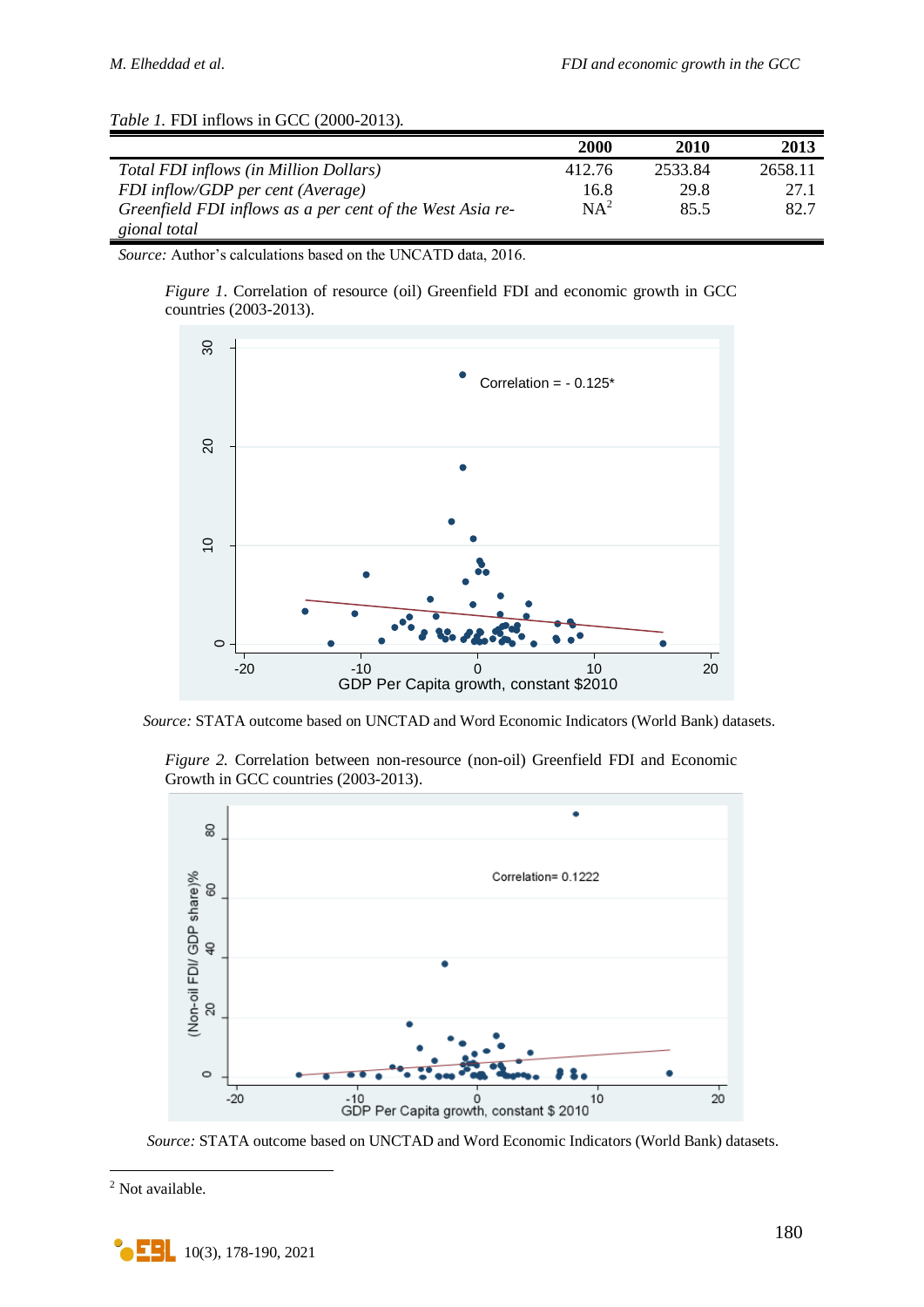The correlation coefficient  $(-0.125)$  in Figure 1, indicates that there is a significant and negative association between resource-related FDI (oil) and economic growth in the GCC economies, and reflects the concept that greater concentration of FDI in resource-based industries leads to low levels of economic growth. However, for the non-resource sectors, the coefficient is (0.122) in Figure 2, which indicates positive economic growth. This is in line with past studies Alfaro (2003), Vu and Noy (2008).

The authors note that the study period was characterised by a stable and fast increase in oil prices except for 2009 when there was a price shock following the world economic crises. The prices, however, bounced back to its previous level by 2011. There have been another price shock in 2014, which continued and undoubtedly had serious effects on all economies in the GCC. In oil exporting countries oil price reduction shocks can be expected to reduce FDI to resource sector, and affect investment and economic growth. This is in line with Nasir et al. (2020), who has shown that oil price shocks affect several financial and economy variables including inflation targeting and exchange rate. The Authors have therefore limited the study period to be up to 2013 only.

The aim of this paper is to investigate the separate effects of resource and non-resource sectors' FDI on economic growth, and validate the resource curse hypothesis in GCC. Also, investigate the effect of total Greenfield FDI inflows on Growth in GCC economies, and the possibility of crowding out effects of the resource FDI. It contributes to current literature by investigating the effect on resource vs. non-resource sector and provide the policy makers with the necessary backing to encourage policies to diversify FDI to non-resource economic activities, i.e. to Manufacturing and service sectors.

The paper structure is as follows; Section 2 discusses data sources and some issues related to the methodology, Section 3 the empirical results and Section 4 the study conclusions and policy implications.

### **2. Model and methodology**

### *2.1. Model specification*

We explore the FDI-economic growth relationship in GCC economies as a sample of oil-rich countries, adopting an empirical model similar to that used in previous studies. Alfaro (2003) and Borensztein et al. (1998), formulated the model as,

$$
Growth_{i,t} = \alpha_0 + \alpha_1 Initial GDP_t + \alpha_2 FDI_{i,t} + \alpha_3 X_{i,t} + \mu_i + \varepsilon_{1i,t}
$$
 (1)

$$
Growth_{i,t} = \beta_0 + \beta_1 Initial GDP_t + \beta_2 FDI_{i,t,j} + \beta_3 X_{i,t} + \mu_i + \varepsilon_{2i,t}
$$
 (2)

Where:

- Growth<sub>i,t</sub>: Annual growth of real GDP per Capita (constant at 2010, US dollars),
- *Initial GDP*<sub>t</sub>: Initial GDP per Capita in year t (2003)
- $FDI_{i,t}$ : Total Greenfield FDI inflows/GDP to country i in year t.
	- $\blacksquare$   $FDI_{i,t,j}$ : Greenfield FDI inflows/GDP in the country i in year t to sector j, j indicates resource and non-resource sectors.
- $X_{i,t}$ : A vector of control variables.
- $\alpha$  (alphas) and  $\beta$  (betas): Estimated parameters.
	- $\bullet$   $\varepsilon_{1,t}$  and  $\varepsilon_{2,t}$ : Errors terms of total FDI and economic sectors' FDI (resource and non-resource) respectively,
- $\bullet$   $\mu_i$ : The fixed time and country effect.
- The fixed effect term: Unobserved (country level) effects "country heterogeneity".

We hypothesise that FDI in the resource sector has a negative effect on economic growth, and in non-resource FDI has insignificant or little effect. Also, the impact of total FDI inflows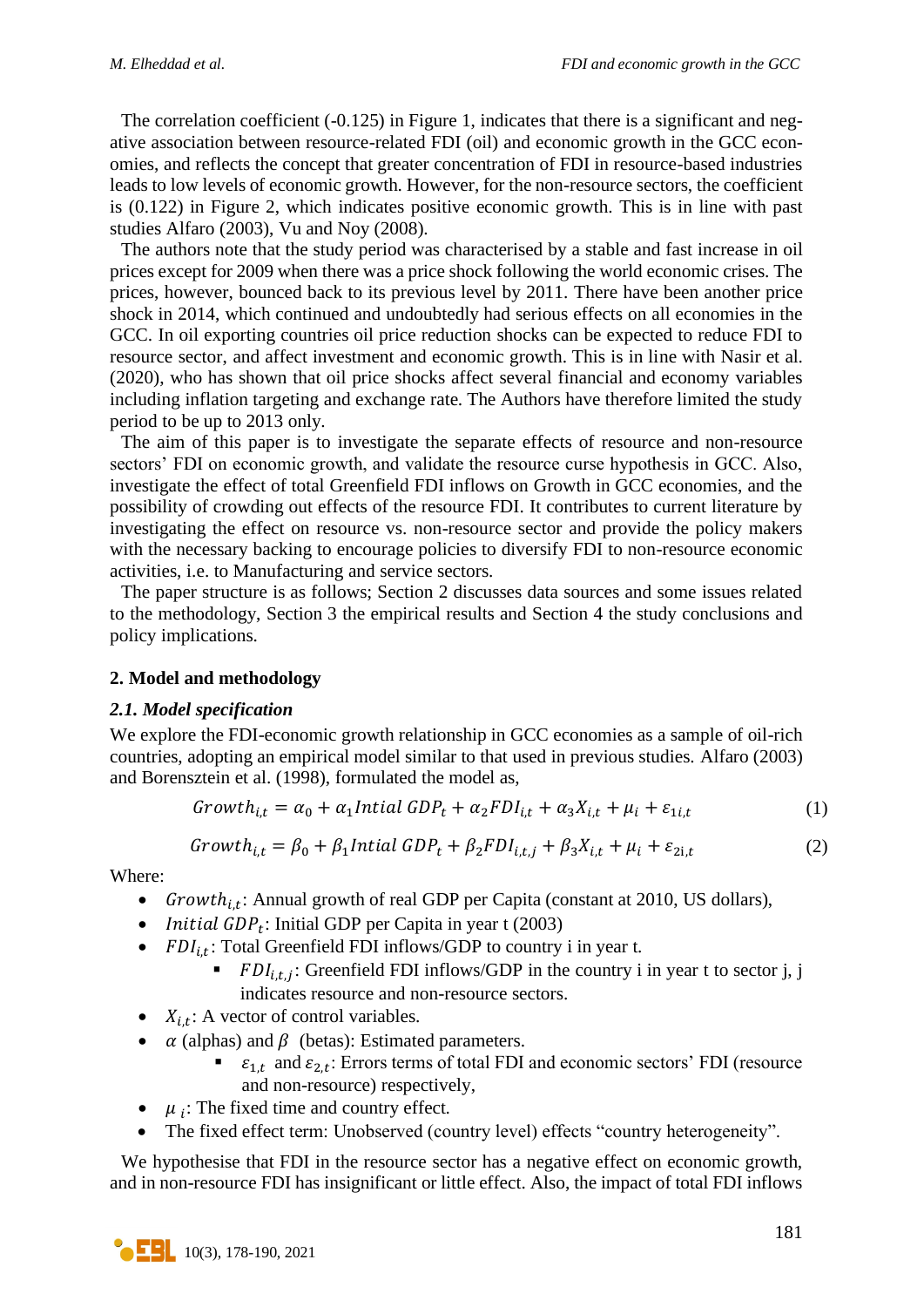on growth is negative. This gives support to the hypothesis that FDI can result in a natural resource curse.

#### *2.2. Methodology*

Panel data techniques Hsiao (2007) are used to improve the precision of the estimation applied to the proposed models for the sample of six oil-dependent economies in the GCC.

The GCC economies have common characteristics such as language and ruling regimes, but they are heterogeneous in terms of regulations, and some economic policies. Panel data controls this heterogeneity, which is captured by  $\alpha_i$  in the models for each economy.

This study reports both results of Fixed Effect (FE) and Random Effect (RE) estimations Cameron (2010), Baltagi (2008), using the statistical software STATA.15. The choice between FE and RE is subject to the specification of the Hausman test Hausman (1978).

The Generalised Method of Moments (GMM) is a commonly used estimators in panel data, Roodman (2009) and Agyapong and Bedjabeng (2019). However, Arellano and Bond (1991) and Blundell and Bond (1998) showed it has some limitations, and therefore will not be used in this paper. Nasir et al. (2019), used Dynamic Ordinary Least Squares (DOLS) and Fully Modified OLS (FMOLS) techniques for their panel data analysis to investigate the role of financial development, economic growth and FDI on climate changes.

One of the main concerns in panel data analysis is the endogeneity, which causes the OLS assumption to fail Baltagi (2008) Wooldridge (2010). Finding a valid instrumental variable is difficult. Therefore, the authors will depend on the instruments suggested by the previous studies and test the validity and strength of these instruments.

This study adopts the instrumental variable estimation (IV), which offers a consistent estimation under the strong assumption that an exogenous instrument exists (valid IV) which satisfies $E(\varepsilon|Z) = 0$ . This assumption implies that  $E(y_{i,t} - X_{i,t} \beta | Z) = 0$ .

The general model in Eq.  $(3)$  assumes that X is an endogenous variable need to be instrumented by Z. The first stage equation (reduced form), containing only the exogenous variable (Z) on the right-hand side:

$$
X_{i,t} = \mu + Z_{i,t}\gamma + \alpha_i + \varepsilon_{it}
$$
\n<sup>(3)</sup>

Model (3) can be;

$$
y_{i,t} = \mu + X'_{i,t}\beta + \alpha_i + \varepsilon_{it}
$$
\n<sup>(4)</sup>

 $\bullet$  X': Residuals of Eq. (3). This model mitigates endogeneity through regressing y on X using instrument Z.

The IV estimator does not require a specific number for the sample size; however, it requires valid and strong instruments. Several tests have been introduced to check the instruments' strength. In this paper, we use the Cragg–Donald (C–D) statistic, among other diagnostic tests, to decide whether the instruments are weak. Andrews and Stock (2005) have compiled critical values for the Cragg-Donald F statistic for several different estimators (including IV and Limited Information Maximum Likelihood (LIML). When exceeding the threshold that Andrews and Stock (2005) provide, it can be stated that the instruments are strong.

Also, IV estimations can show severe finite-sample bias Dobson and Ramlogan-Dobson (2012). Alternatively, LIML estimation is performed here. The LIML method, proposed by Anderson and Rubin (1950) and Anderson et al. (2010), is well suited for dynamic panel estimations. The advantages of LIML over other approaches are that it is virtually unbiased, and is reliable in the case of small sample sizes, Blomquist and Dahlberg (1999).

The authors report the FE, RE and the Hausman test results. Also, they applied IV estimations and reported the LIML results as an extra estimation in the case of weak instruments.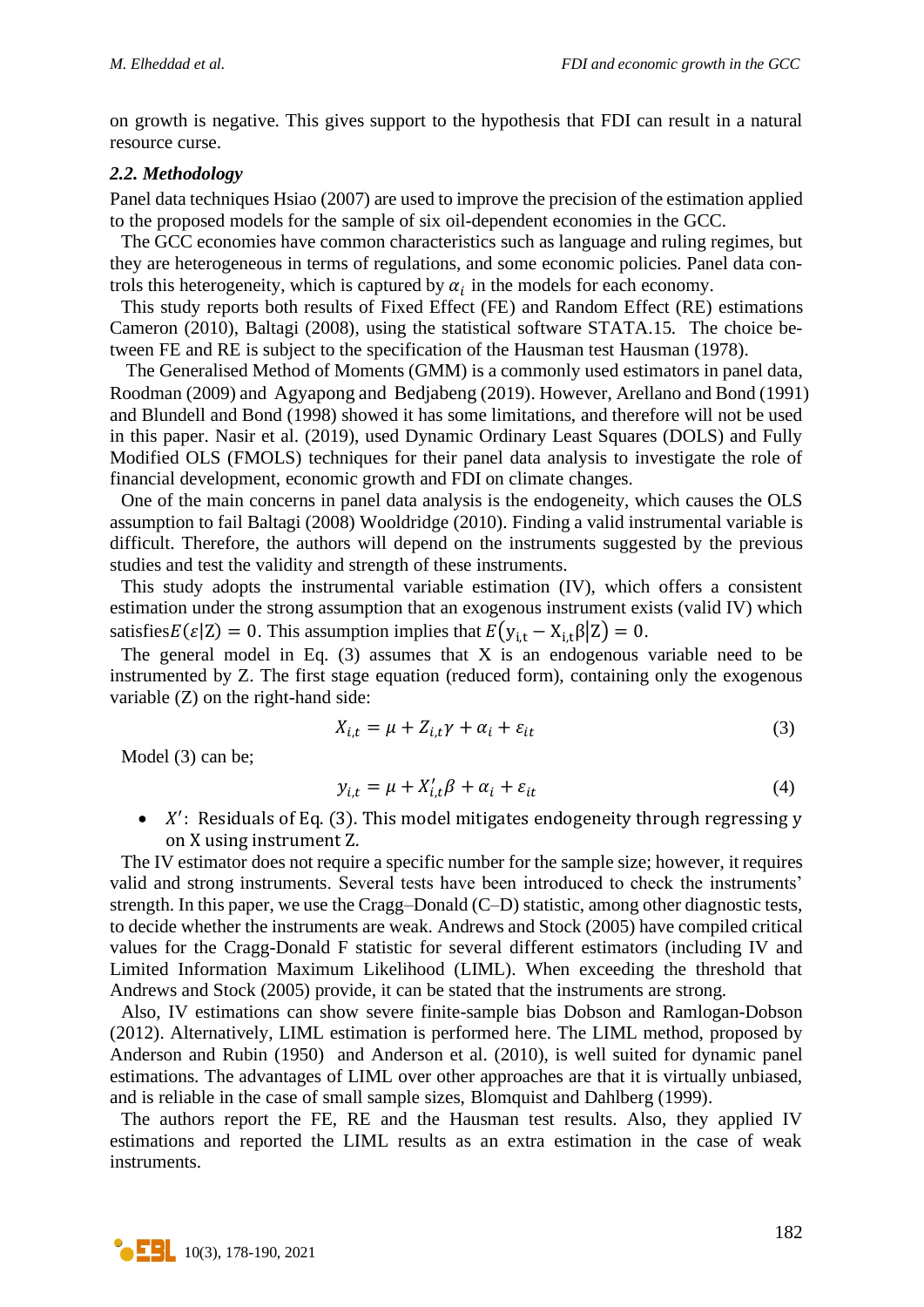| Variable                   |         | <b>Mean</b> | Std.<br>Dev. | Min      | <b>Max</b> | <i><b>Observations</b></i> |    |
|----------------------------|---------|-------------|--------------|----------|------------|----------------------------|----|
| <b>FDI</b> stock Inflows   | overall | 24.4        | 19.86        | 0.69     | 83.91      | $N =$                      | 66 |
| /GDP                       |         |             |              |          |            |                            |    |
|                            | between |             | 20.24        | 5.39     | 64.06      | $n =$                      | 6  |
| Greenfield FDI inflows     | overall | 2.91        | 4.47         | 0.04     | 27.31      | $N =$                      | 66 |
| to non-oil sector/GDP      |         |             |              |          |            |                            |    |
|                            | between |             | 3.22         | 0.6      | 9.15       | $n =$                      | 6  |
| Greenfield FDI inflows     | overall | 4.64        | 11.92        | $\theta$ | 88.12      | $N =$                      | 66 |
| to oil sector/GDP          |         |             |              |          |            |                            |    |
|                            | between |             | 5.57         | 0.2      | 15.39      | $n =$                      | 6  |
| Saving/GDP                 | overall | 45.56       | 14.77        | 24.1     | 74.61      | $N =$                      | 66 |
|                            | between |             | 14.63        | 32.57    | 70.77      | $n =$                      | 6  |
| <b>Gross Fixed Capital</b> | overall | 24.53       | 7.19         | 12.83    | 46.02      | $N =$                      | 66 |
| Formation/GDP              |         |             |              |          |            |                            |    |
|                            | between |             | 6.34         | 16.53    | 35.48      | $n =$                      | 6  |
| GDP per Capita             | overall | $-0.02$     | 5.23         | $-14.79$ | 15.95      | $N =$                      | 66 |
| growth (constant 2010      |         |             |              |          |            |                            |    |
| $US \$ ) percent           |         |             |              |          |            |                            |    |
|                            | between |             | 2.05         | $-3.75$  | 2.21       | $n =$                      | 6  |

#### *Table 2.* Descriptive statistics.

# *2.3. Data*

Real GDP per Capita as a measure of economic growth is obtained from the World Development Indicators, as the main variable of interest. The effect of FDI inflows on economic growth is troubled by the challenges in separating FDI inflows into sectors, and none of the international organisations offers FDI sector-level data. Greenfield FDI, which flows into a resource<sup>3,4</sup> Sector, follow the Financial Times intelligence unit, verified FDI dataset, for annual observations from 2003 to 2013 (constant 2010 US\$).

Widely used control variables as determinants of economic growth including population growth Alfaro et al. (2004); Azman-Saini et al. (2010) and gross fixed capital formation as a share of GDP (as a proxy of investment) Borensztein et al. (1998) are introduced. Table 2 reports the descriptive statistics of the used variables.

# **3. Empirical results and discussions**

### *3.1. Disaggregate FDI- economic growth nexus*

Wang (2009) argued that the reason for the ambiguous outcomes of FDI on economic growth is the use of aggregate FDI inflows rather than economic sectors' FDI. This negative impact of FDI on economic growth motivates the researcher to explore its source, and this section analyses this impact.

Table 3 presents the results of FE and RE estimations for the impact of resource and nonresource FDI on GDP per Capita growth. Regression 1, Table 3 reports the FE results and shows that FDI in the resource industry has a significant and negative effect on GDP per Capita growth. The choice between FE and RE models is subject to the Hausman test. The Chi2-squared statistic of the Hausman test and p-value reject the null hypothesis. Therefore, the FE model is appropriate. The -0.205 coefficient implies that a 1 percent increase in resource-FDI is associated with a 0.205 percent decrease in GDP per Capita growth. The relationship between non-resource-FDI and economic growth is positive but insignificant.

<sup>&</sup>lt;sup>3</sup> The resource sector is the sector that uses or exploits natural resources.

<sup>&</sup>lt;sup>4</sup> The non-resource sector is the sector that produces manufactured goods and services.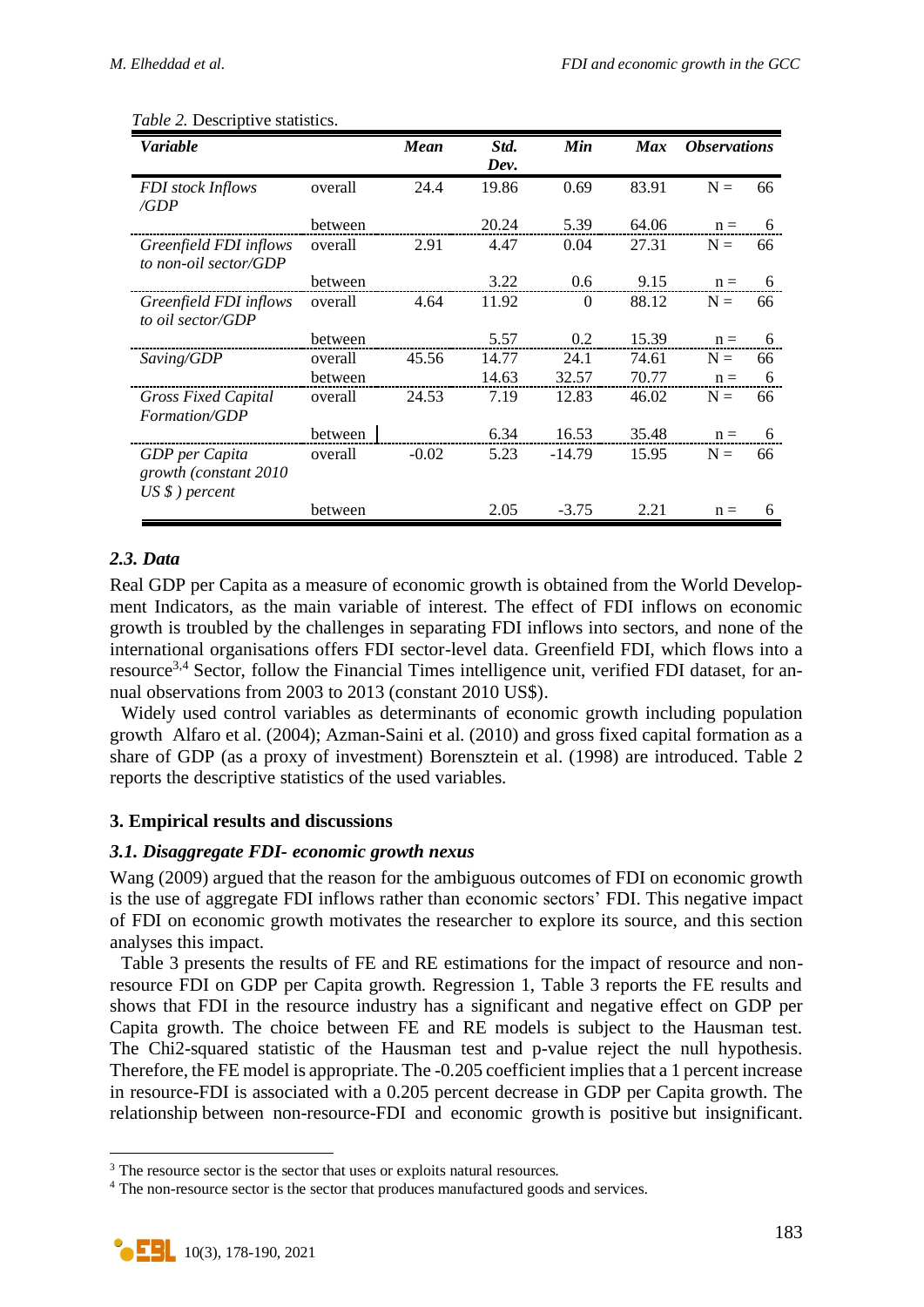|                              | $\bf(1)$       | (2)            | (3)            | (4)            |
|------------------------------|----------------|----------------|----------------|----------------|
|                              | <b>FE</b>      | RE             | <b>FE</b>      | RE             |
|                              | <b>GDP</b> per | <b>GDP</b> per | <b>GDP</b> per | <b>GDP</b> per |
|                              | Capita         | capita growth  | capita growth  | capita growth  |
|                              | growth         |                |                |                |
| <b>GDP</b> initial           | $-0.800***$    | $-0.082$       | $-0.822***$    | $-0.117*$      |
|                              | (0.113)        | (0.060)        | (0.139)        | (0.060)        |
| $Log$ (FDIR/GDP)             | $-0.205***$    | $-0.068*$      |                |                |
|                              | (0.046)        | (0.035)        |                |                |
| Log (capital formation)      | 0.090          | 0.077          | 0.137          | $0.120**$      |
|                              | (0.073)        | (0.057)        | (0.089)        | (0.057)        |
| Log (population Growth)      | $-0.032$       | 0.001          | $-0.006$       | 0.006          |
|                              | (0.030)        | (0.041)        | (0.036)        | (0.045)        |
| Log (government consumption) | $0.497***$     | $-0.064$       | $0.309**$      | $0.086*$       |
|                              | (0.107)        | (0.046)        | (0.119)        | (0.046)        |
| Log (FDINR/GDP)              |                |                | 0.008          | $-0.018$       |
|                              |                |                | (0.020)        | (0.020)        |
| cons                         | $-2.566***$    | 0.327          | $-1.052$       | 0.311          |
|                              | (0.714)        | (0.254)        | (0.787)        | (0.271)        |
| <i><b>Observations</b></i>   | 54             | 54             | 54             | 54             |
| R-squared                    | 0.676          |                | 0.523          |                |
| Hausman test                 | 85.91          |                | 39.55          |                |
| $Chi2(p-value)$              | (0.000)        |                | (0.000)        |                |
| Obs.                         | 54             | 54             | 54             | 54             |

| Table 3. Economic Sectors' FDI and economic growth estimations (fixed and random). |  |  |  |  |
|------------------------------------------------------------------------------------|--|--|--|--|
|                                                                                    |  |  |  |  |

*Note:* Standard errors are in parentheses \*\*\* p<0.01, \*\* p<0.05, \* p<0.1

The negative impact of oil FDI is less when the RE model is applied (-0.068), and significant only at a 10 percent level of significance. Further, FDI inflows to non-resource sectors have an insignificant contribution to economic growth in these economies. The results show that the negative impact of resource-FDI is larger than that of non-resource FDI.

The above results may suffer from an endogeneity problem, as FDI and economic growth could have a reverse causality resulting from an endogenous FDI determination. Conventional FDI theories postulate that developed countries direct their investment to poorer economies that have a high return on capital Edwards (1990). Thus, any unobserved factor that increases the rate of return on capital will foster economic growth and attract more FDI. In this case, there would be a correlation between FDI and the error term, which leads to a biased estimated coefficient Borensztein et al. (1998). Two methods are applied that could control for the possible endogeneity: the IV and LIML estimations. It is difficult to find effective instruments that satisfy the no correlation with the error term, but the correlation with FDI Wooldridge (2010).

Following Alfaro (2003), Alfaro (2004), Borensztein et al. (1998), lagged values are used for resource and non-resource FDI as instrumental variables, as lagged values are arguably exogenous. The instruments also include the log value of the land area and political/institutional variables (political instability and corruption perception index) Wang (2009), Wang & Sunny Wong (2009), Wang & Wong (2009). We additionally perform the Sargan test and the C-D test to ensure that the instruments are acceptable.

Table 4 reports IV and LIML estimates. The negative impact of resource-FDI is greater than the coefficient in FE and RE estimations. Table 4 column 3 shows that the growth of GDP per Capita falls by about 0.508 percent when oil sector FDI increases by 1 percent, while again, non-resource FDI inflows have no significant effect on economic growth. The Sargan test demonstrates that the instruments are valid. This validity is confirmed by the C-D statistic, in which the C-D statistic 12.25 is greater than the critical values at 5 percent (10.20).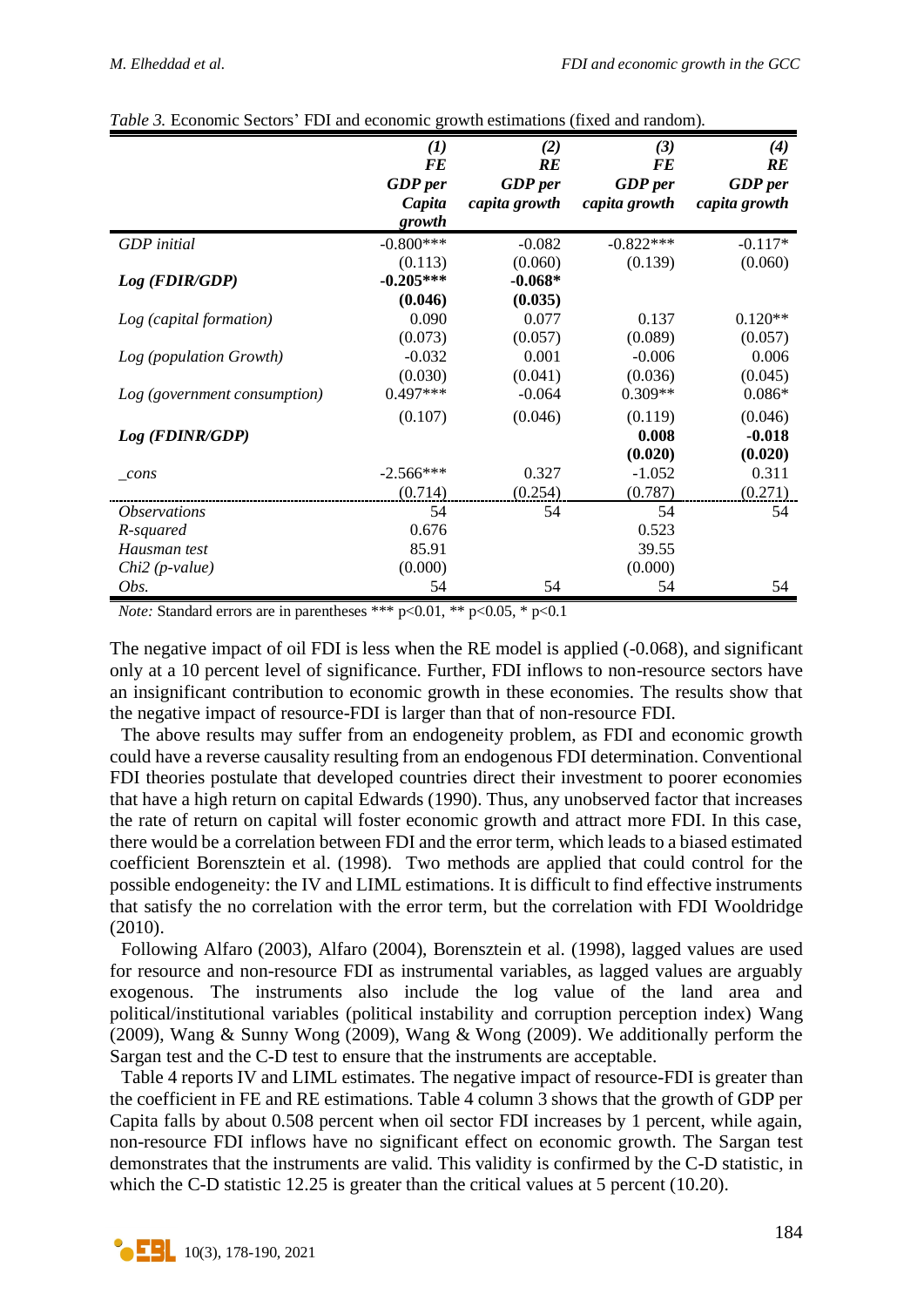|                                | (1)            | (2)                         | (3)            | (4)              |
|--------------------------------|----------------|-----------------------------|----------------|------------------|
| <b>VARIABLES</b>               | IV             | <b>LIML</b>                 | IV             | <b>LIML</b>      |
|                                | <b>GDP</b> Per | <b>GDP</b> Per              | <b>GDP</b> Per | <b>GDP</b> Per   |
|                                |                |                             |                |                  |
|                                | Capita growth  | Capita growth Capita growth |                | Capita<br>growth |
| Log (FDINR/GDP)                | $-0.0452$      | $-0.0464$                   |                |                  |
|                                | (0.0515)       | (0.0626)                    |                |                  |
| <i>Initial GDP</i>             | $-0.777***$    | $-0.120**$                  | $-0.778***$    | $-0.0819$        |
|                                |                |                             |                |                  |
|                                | (0.145)        | (0.0573)                    | (0.153)        | (0.0726)         |
| Log (capital formation)        | $0.177*$       | $0.134**$                   | 0.00977*       | 0.0763           |
|                                | (0.0969)       | (0.0621)                    | (0.122)        | (0.0717)         |
| Log (population growth)        | 0.0151         | 0.0280                      | $-0.0746$      | 0.00145          |
|                                | (0.0411)       | (0.0633)                    | (0.0555)       | (0.0406)         |
| Log (consumption)              | $0.303**$      | $-0.0816*$                  | $0.776***$     | 0.0635           |
|                                | (0.120)        | (0.0444)                    | (0.289)        | (0.0555)         |
| Log (FDIR/GDP)                 |                |                             | $-0.508*$      | $-0.0686*$       |
|                                |                |                             | (0.279)        | (0.101)          |
| Constant                       |                | 0.198                       |                | 0.326            |
|                                |                | (0.354)                     |                | (0.251)          |
| R-squared                      | 0.444          | 0.115                       | 0.334          | 0.199            |
| Sargan test (p-value)          | 3.95(0.13)     |                             | 0.633(.72)     |                  |
| Cragg-Donald statistic         | 12.25          |                             | 10.67          |                  |
| Endogeneity test of endogenous | 10.502         |                             |                |                  |
| regressor (FDI"Resource and    | (0.013)        |                             |                |                  |
| non-Resource")                 |                |                             |                |                  |
| <i><b>Observations</b></i>     | 54             | 54                          | 54             | 54               |
| Number of N                    | 6              | 6                           | 6              | 6                |

| Table 4. Economic sectors' FDI and economic growth estimations (IV and LIML). |  |  |  |  |
|-------------------------------------------------------------------------------|--|--|--|--|
|                                                                               |  |  |  |  |

*Note:* (1) Standard errors in parentheses \*\*\* p<0.01, \*\* p<0.05, \* p<0.1 (2) FDIR indicates FDI in the resource sector and FDINR refers to FDI in the non-resource sector. (3) The endogeneity test is for testing whether the variable of interest is endogenous or not. This test based on the outcomes of the IV(xtivreg2 code in SATA.15) regression.

For further robustness, the LIML estimation is applied. Table 4, column 4 confirms the adverse relationship between economic growth and FDI in the oil sector. However, the magnitude of the coefficient is lower compared to the IV coefficient. The possible reasons for this negative relationship are clarified in the discussions.

### *3.2. Aggregate FDI-economic growth nexus*

The impact of total FDI, resource and non-resource Greenfield, on economic growth, is tested to identify if the negative effects of resource FDI inflows dominate the total effect of FDI. In other words, we investigate whether there is a 'resource curse' for aggregate FDI.

Table 5 shows the re-estimated model using total Greenfield FDI with FE, RE, IV, and LIML estimations, where the total FDI has a negative and significant impact on economic growth.

Columns 1 and 2 include all the variables using FE and RE models. The Hausman test suggests that the FE model is accepted as the null hypothesis is rejected at 5 percent, and there is a negative and statistically significant relationship between total Greenfield FDI and economic growth. FDI inflows increase by 1 percent; economic growth falls by 0.135 percent.

Robustness tests are done, and the exogeneity of independent variables is checked. FDI may be an endogenous variable, and hence endogeneity test is performed and confirmed that FDI is endogenous. We instrumentalise FDI by using lagged FDI, political instability and corruption perception index. Applying the Sargan test, the Sargan statistic is insignificant, which means rejection of the null hypothesis (that instruments are over-identified). The C-D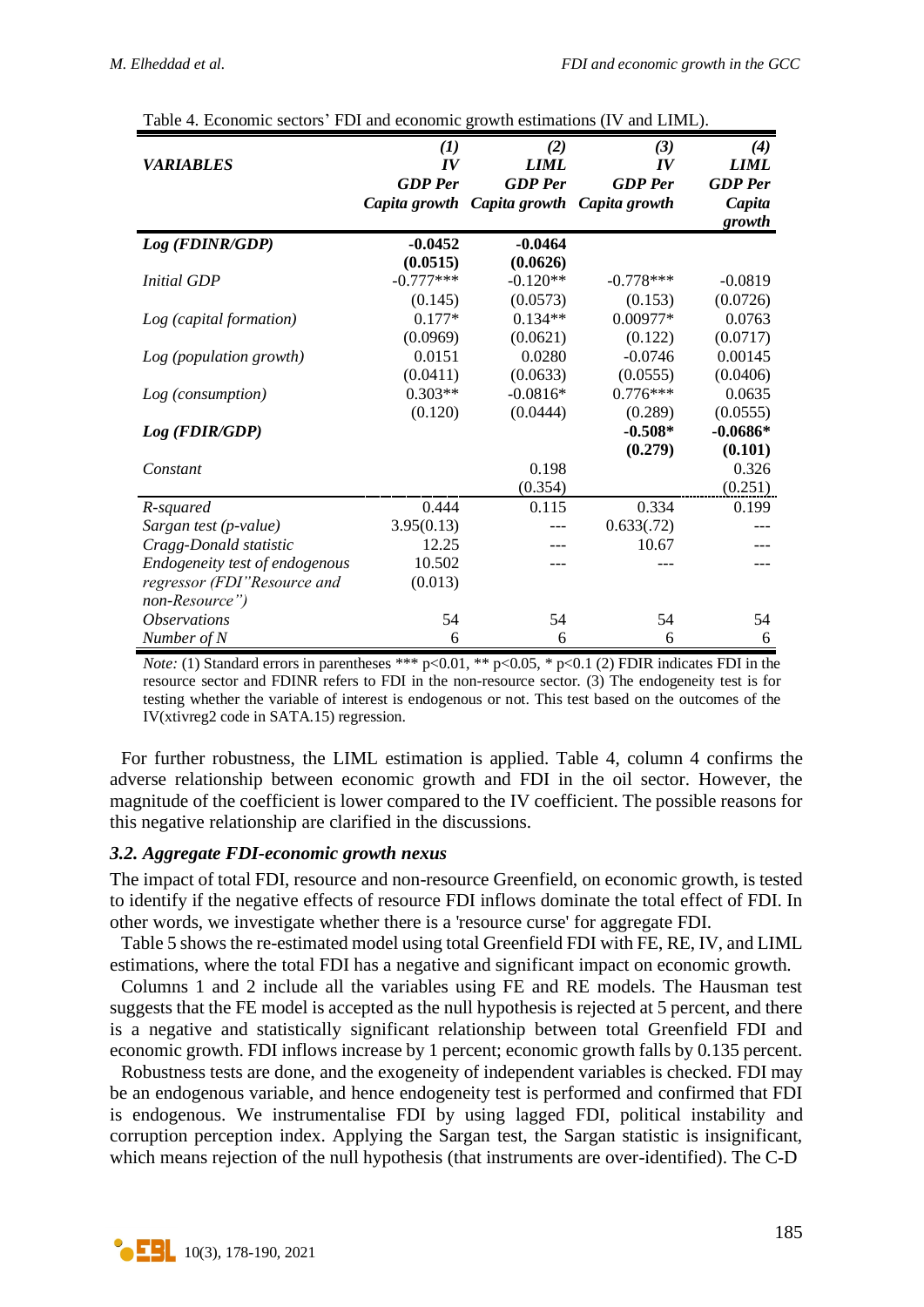|                                                                                  | $\bf(1)$       | (2)            | (3)            | (4)            |
|----------------------------------------------------------------------------------|----------------|----------------|----------------|----------------|
|                                                                                  | <b>FE</b>      | RE             | IV             | <b>LIML</b>    |
|                                                                                  | <b>GDP</b> Per | <b>GDP</b> Per | <b>GDP</b> Per | <b>GDP</b> Per |
|                                                                                  | Capita         | Capita         | Capita         | Capita         |
|                                                                                  | growth         | growth         | growth         | growth         |
| <b>GDP</b> initial                                                               | $-0.808***$    | $-0.0847$      | $-0.791***$    | $-0.0757$      |
|                                                                                  | (0.102)        | (0.0600)       | (0.120)        | (0.0580)       |
| Log (Total FDI/GDP)                                                              | $-0.135***$    | $-0.0341**$    | $-0.245***$    | $-0.0470*$     |
|                                                                                  | (0.0224)       | (0.0159)       | (0.0839)       | (0.0247)       |
| Log (capital formation)                                                          | $0.112*$       | 0.0832         | 0.0784         | 0.0736         |
|                                                                                  | (0.0644)       | (0.0586)       | (0.0796)       | (0.0569)       |
| Log (population growth)                                                          | $-0.0306$      | 0.0101         | $-0.0521$      | 0.0160         |
|                                                                                  | (0.0266)       | (0.0420)       | (0.0348)       | (0.0404)       |
| Log (consumption)                                                                | $0.531***$     | $-0.0635$      | $0.710***$     | $-0.0561$      |
|                                                                                  | (0.0951)       | (0.0451)       | (0.171)        | (0.0439)       |
| Constant                                                                         | $-3.084***$    | 0.287          |                | 0.266          |
|                                                                                  | (0.646)        | (0.253)        |                | (0.239)        |
| R-squared                                                                        | 0.741          |                | 0.592          | 0.188          |
| Hausman test                                                                     | 47.92          |                |                |                |
| $Chi2$ (p-value                                                                  | (0.000)        |                |                |                |
| Sargan test (p-value)                                                            |                |                | 0.715(0.69)    |                |
| Cragg-Donald statistic                                                           |                |                | 11.45          |                |
| Endogeneity test of endogenous<br>regressor (FDI" resource and<br>non-resource") |                |                | 3.03(0.081)    |                |
|                                                                                  |                |                |                |                |
| <i><b>Observations</b></i>                                                       | 54             | 54             | 54             | 54             |
| Number of N                                                                      | 6              | 6              | 6              | 6              |

*Table 5.* Total FDI and economic growth estimations.

*Note:* (1) Standard errors in parentheses \*\*\*  $p<0.01$ , \*\*  $p<0.05$ , \*  $p<0.1$  (2) FDIR indicates FDI in the resource sector and FDINR refers to FDI in the non-resource sector. (3) The endogeneity test is for testing whether the variable of interest is endogenous or not. This test based on the outcomes of the IV(xtivreg2) regression.

test was applied to check the strengths of the instrumental variables and showed F statistic is 11.45, greater than the Stock-Yogo critical values, at 10 percent (9.08).

Table 5 column 3 for applying the IV estimation, the negative effect becomes greater in magnitude, and economic growth drops by 0.24 percent if FDI rise by 1 percent. The LIML estimates confirm the adverse effect of FDI, and the coefficient is significant at 10 percent.

Table 5 column 1, shows that, for other control variables, initial GDP has a negative and significant effect on economic growth with the estimated coefficient on initial GDP, - 0.800\*\*\*

 $(s.e.= 0.113)$ . The convergence rate is 8.00 percent per year and predicts higher growth in response to lower starting GDP per person, only if the other explanatory variables (some of which are highly correlated with GDP per person) are held constant. The impact of initial GDP per Capita is consistent for all the estimators. These results are consistent with past studies, of Alfaro et al. (2004), Borensztein et al. (1998).

Gross capital formation (domestic capital) as a determinant of FDI, has a significant and positive effect on economic growth, and higher domestic investment promotes economic growth.

**• EBL** 10(3), 178-190, 2021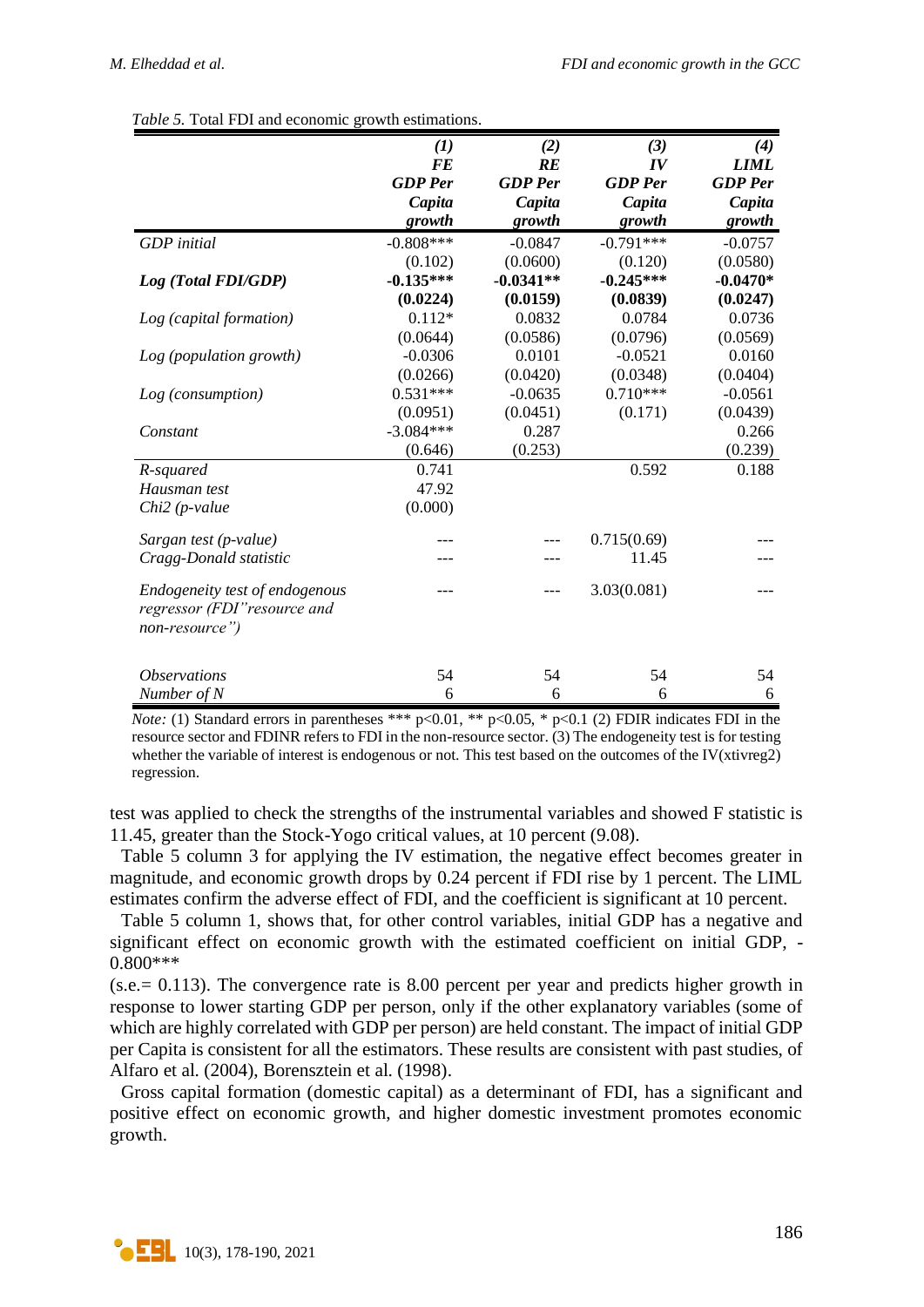# *3.3. Discussions*

Resource-FDI inflows hinder economic growth in GCC economies, while non-resource FDI has an insignificant effect on growth Alfaro (2003), Vu and Noy (2009), Aykut and Sayek, (2007), and Khaliq and Noy (2007). The results show that FDI in resource-rich economies can be a causal factor in the resource curse Asiedu (2013) , Asiedu and Lien (2011), Poelhekke and Van der Ploeg (2010), Poelhekke and van der Ploeg (2013).

Sachs and Warner (2001), argued that extractive industries might hurt the local economy. The change in local market structures because of the incoming investment flows could raise rent-seeking activity and cause the institutions of the local economy to deteriorate (a variant of the 'resource curse').

This result gives evidence of the crowding-out effect of resource-FDI. This study supports previous literature, such as Mencinger (2003), Smarzynska Javorcik (2004).

#### **4. Conclusion and policy implications**

Both resource-FDI and total Greenfield FDI inflows hinder economic growth in the GCC economies, while non-resource FDI has an insignificant effect on growth. These results give evidence on the crowding-out effect of resource-FDI.

These findings provide significant support for the natural resource curse. From the FDI determinant side, this paper gives evidence on the FDI-natural resource curse, supporting the results of other researchers. Based on the resource and aggregate FDI impacts dimension, this study supports the negative effect of FDI on economic growth results.

The resource-rich and the GCC economies should seek to increase the degree of FDI diversification, and improve the quality of institutions, to improve the efficiency of attracting and benefiting from FDI and foreign firms. The GCC economies provide incentives for foreign investors; however, in order to improve FDI spillovers, more openness, improved education and well-developed financial sectors are necessary.

It is essential to improve domestic conditions to establish equitable linkages, improve domestic firms, benefit from the technological know-how and improve the country's export. Further, these countries should adopt screening policies to guarantee that FDI does not displace domestic firms. This process requires administrative skills to implement effective screening policies.

Finally, further analytical work is needed to develop a deeper understanding of FDI in resource-rich economies. First, this study was constrained by a specific sample, and it would be better to expand this sample. Using different proxies for natural resources could give different results. Also, if data on the firm-level were available for the host economies, this would appear to be the best way forward for providing an improved understanding of the issues and dimensions of economic sectors' FDI inflows. Furthermore, our study is limited to a specific period; due to the limitations of the dataset. The data on economic sectors' FDI is not free access. It would be useful to replicate this estimation with a longer period or quarterly dataset.

In addition, Extreme Bound Analysis (EBA) or the later proposed Dynamic Extreme Bound Analysis (DEBA), should be used to identify the determinants to be used in the model. Future work may expand the analysis to include these determinants to reduce the possibility of the sensitivity to the choice of variables.

### **References**

Agyapong, D., and Bedjabeng, K. A. (2019) External debt stock, foreign direct investment and financial development, *Journal of Asian Business and Economic Studies*, 27(1), 81- 98.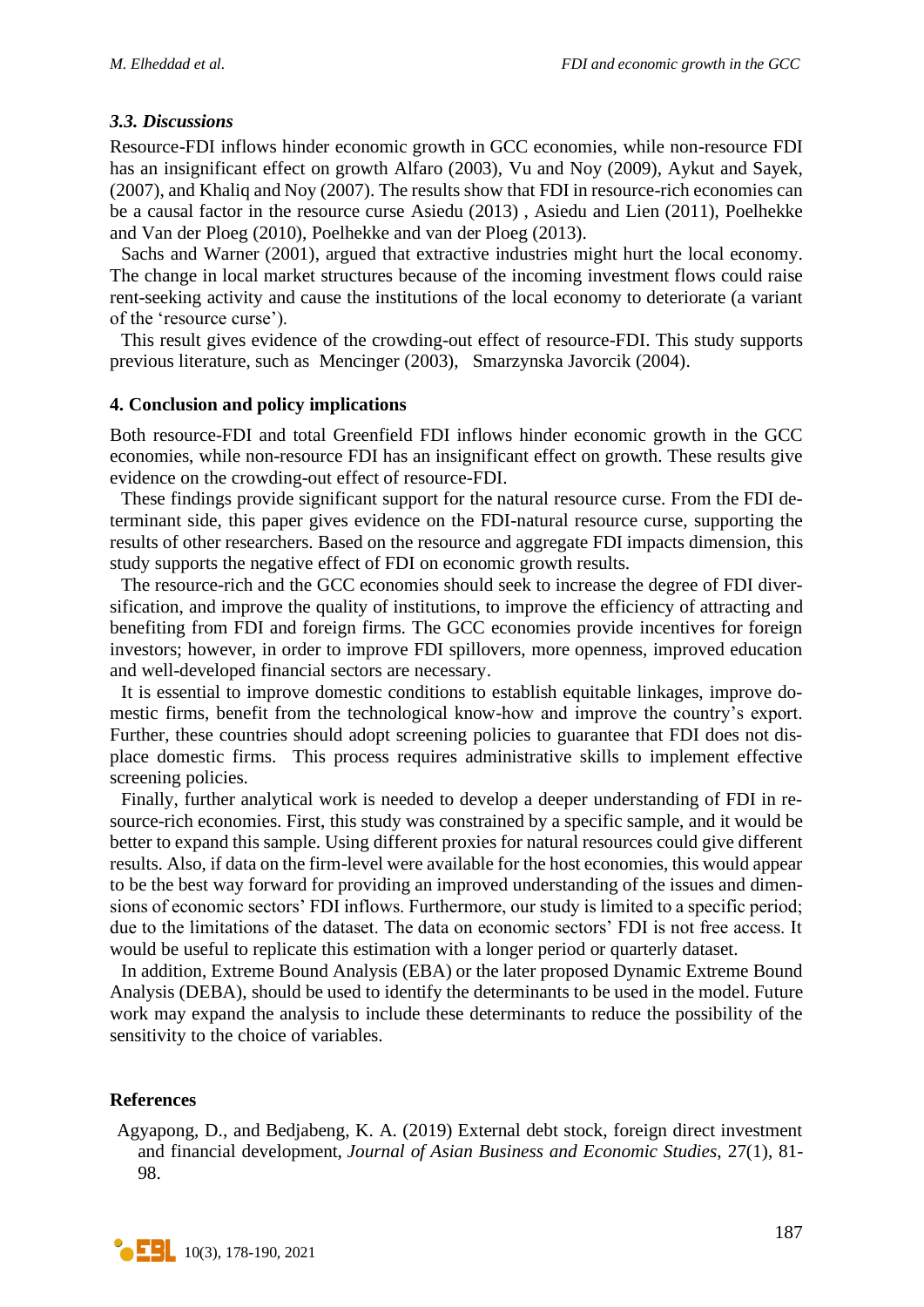- Aitken, B. J., and Harrison, A. E. (1999) Do domestic firms benefit from direct foreign investment? Evidence from Venezuela, *American Economic Review*, 89(3), 605-618.
- Alfaro, L. (2003). Foreign direct investment and growth: Does the sector matter? *Harvard Business School*, Mimeo, Boston, MA, 1-31.
- Alfaro, L., Chanda, A., Kalemli-Ozcan, S., and Sayek, S. (2004) FDI and economic growth: the role of local financial markets, *Journal of International Economics*, 64(1), 89-112.
- Anderson, T. W., and Rubin, H. (1950) The asymptotic properties of estimates of the parameters of a single equation in a complete system of stochastic equations, *The Annals of Mathematical Statistics*, 21(4), 570-582.
- Anderson, T., Kunitomo, N., and Matsushita, Y. (2010) On the asymptotic optimality of the LIML estimator with possibly many instruments, *Journal of Econometrics*, 157(2), 191- 204.
- Andrews, D. W., and Stock, J. H. (2005) Identification and Inference for Econometric Models: *Essays in Honor of Thomas Rothenberg*: Cambridge University Press.
- Arellano, M., and Bond, S. (1991) Some tests of specification for panel data: Monte Carlo evidence and an application to employment equations, *The Review of Economic Studies*, 58(2), 277-297.
- Asiedu, E. (2013) *Foreign direct investment, natural resources and institutions. International Growth Centre*, Working paper, London School of Economics and Politics. Available at theigc.org/wp-content/uploads/2014/09/Asiedu-2013-Working-Paper.pdf
- Asiedu, E., and Lien, D. (2011) Democracy, foreign direct investment and natural resources, *Journal of International Economics*, 84(1), 99-111.
- Aykut, D., and Sayek, S. (2007) *The role of the sectoral composition of foreign direct investment on growth*, Do multinationals feed local development and growth, International Business and Management, 35-62.
- Azman-Saini, W., Law, S. H., and Ahmad, A. H. (2010) FDI and economic growth: New evidence on the role of financial markets, *Economics Letters*, 107(2), 211-213.
- Balasubramanyam, V. N., Salisu, M., & Sapsford, D. (1996) Foreign direct investment and growth in EP and IS countries, *The Economic Journal*, 92-105.
- Baltagi, B. (2008) *Econometric analysis of panel data (Vol. 1)*, John Wiley and Sons.
- Blomquist, S., and Dahlberg, M. (1999) Small sample properties of LIML and jackknife IV estimators: experiments with weak instruments, *Journal of Applied Econometrics*, 14(1), 69-88.
- Blomström, M., Kokko, A., and Globerman, S. (2001) *The determinants of host country spillovers from foreign direct investment: a review and synthesis of the literature*, In Inward Investment Technological Change and Growth (pp. 34-65): Springer.
- Blundell, R., & Bond, S. (1998) Initial conditions and moment restrictions in dynamic panel data models, *Journal of Econometrics*, 87(1), 115-143.
- Borensztein, E., De Gregorio, J., and Lee, J.-W. (1998). How does foreign direct investment affect economic growth? *Journal of International Economics*, 45(1), 115-135.
- Cameron, A. C. (2010) *Microeconometrics using Stata (Vol. 2)*: Stata Press College Station, TX.
- Campos, N. F., and Kinoshita, Y (2003) *Why Does FDI Go Where it Goes? New Evidence from the Transition Economies*, International Monetary Fund, Working Paper No. 03/228. Available at https://www.imf.org/external/pubs/ft/wp/2003/wp03228.pdf
- Carkovic, M. V., and Levine, R. (2002) Does foreign direct investment accelerate economic growth? http://siteresources.worldbank.org/INTFR/Resources/fdi.pdf
- Cazzavillan, G., and Olszewski, K. (2012) Interaction between foreign financial services and foreign direct investment in Transition Economies: An empirical analysis with focus on the manufacturing sector, *Research in Economics*, 66(4), 305-319.

 $\left\vert \right\vert$  10(3), 178-190, 2021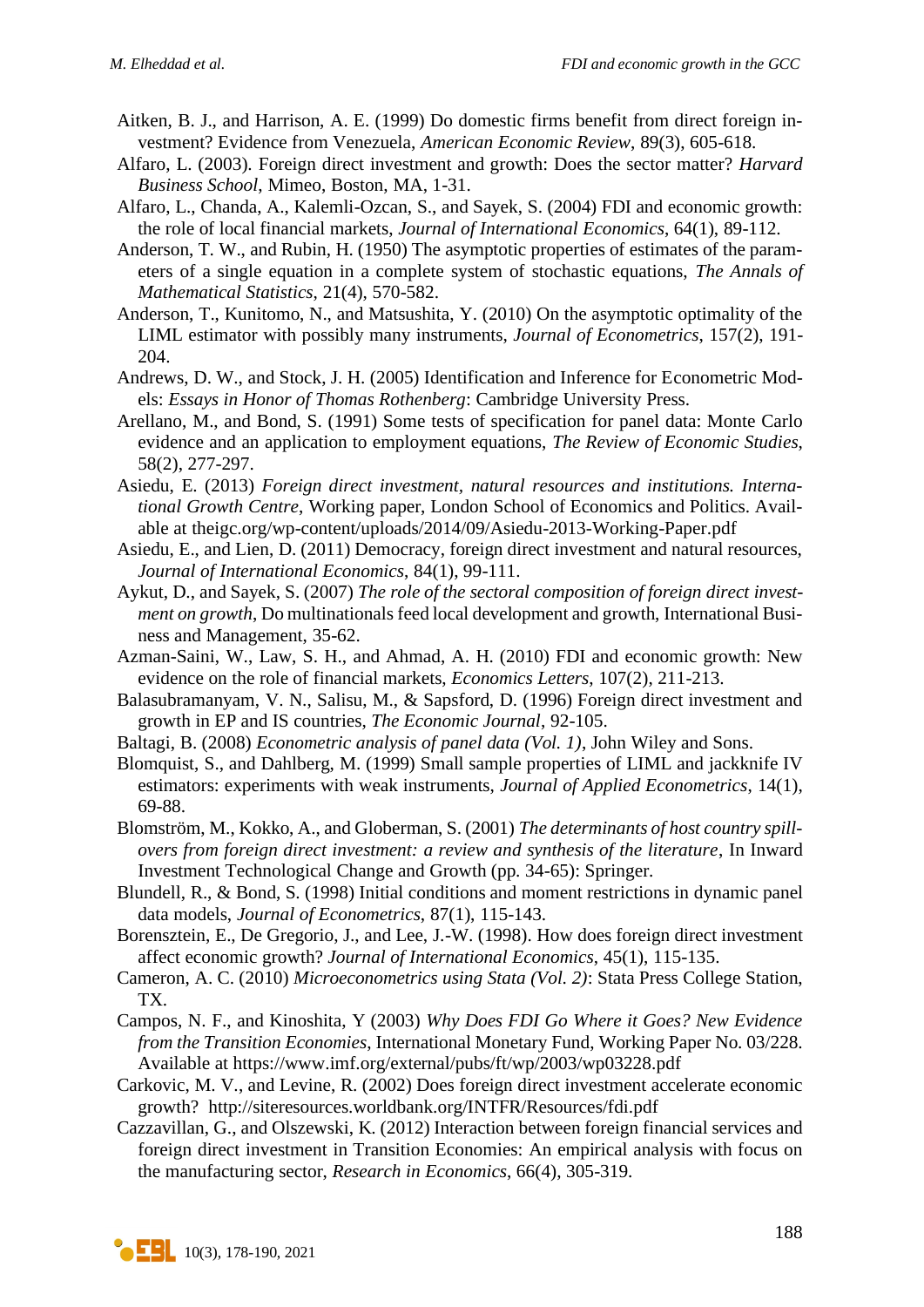- Dobson, S., & Ramlogan-Dobson, C. (2012) Why is corruption less harmful to income inequality in Latin America?, *World Development*, 40(8), 1534-1545.
- Edwards, S. (1990) *Capital flows, foreign direct investment, and debt-equity swaps in developing countries*, NBER working paper no. 3497. Cambridge, MA: NBER. Available at <https://www.nber.org/papers/w3497.pdf>
- El Heddad, M. (2016) *Natural Resource and FDI in GCC countries* International Journal of Business and Social Research, Vol. 6, Issue 7.
- fDiintelligence. (2015) *Foreign Direct Investment into GCC countries*, In F. T. Ltd (Ed.). London: Financial Times.
- Haddad, M., and Harrison, A. (1993) Are there positive spillovers from direct foreign investment? Evidence from panel data for Morocco, *Journal of Development Economics*, 42(1), 51-74.
- Hausman, J. A. (1978) Specification tests in econometrics. Econometrica, *Journal of the Econometric Society*, 46(6) 1251-1271.
- Hsiao, C. (2007) Panel data analysis—advantages and challenges. Test, 16(1), 1-22.
- Khaliq, A and Noy, I. (2007) *Foreign Direct Investment and Economic Growth: Empirical Evidence from Sectoral Data in Indonesia*, Working Papers. No 200726, the University of Hawaii at Manoa, Department of Economics, https://EconPapers.repec.org/RePEc:hai:wpaper:200726
- Khaliq, A., and Noy, I. (2007) Foreign direct investment and economic growth: Empirical evidence from sectoral data in Indonesia, *Journal of Economic Literature*, 45(1), 313-325.
- Kolstad, I., and Villanger, E. (2008) Determinants of foreign direct investment in services, *European Journal of Political Economy*, 24(2), 518-533.
- Mencinger, J. (2003) Does foreign direct investment always enhance economic growth? *Kyklos*, 56(4), 491-508.
- Nasir, M. A., Huynh, T. L. D., and Tram, H. T. X. (2019) Role of financial development, economic growth & foreign direct investment in driving climate change: A case of emerging ASEAN, *Journal of environmental management*, *242*, 131-141.
- Nasir, M. A., Huynh, T. L. D., and Yarovaya, L. (2020) Inflation targeting & implications of oil shocks for inflation expectations in oil-importing and exporting economies: Evidence from three Nordic Kingdoms, *International Review of Financial Analysis*, *72*, 101558.
- Nasir, M. A., Balsalobre-Lorente, D., & Huynh, T. L. D. (2020) Anchoring inflation expectations in the face of oil shocks  $\&$  in the proximity of ZLB: A tale of two targeters, *Energy Economics*, 86, 104662.
- [Pham.](https://www.researchgate.net/profile/Huyen_Pham45) H., [Wongsurawat.](https://www.researchgate.net/scientific-contributions/Winai-Wongsurawat-2176745332) W. (2020) FDI determinants: dynamic extreme bounds analysis, *[International Journal of Emerging Markets.](https://www.researchgate.net/journal/International-Journal-of-Emerging-Markets-1746-8809)*
- Poelhekke, S., and Van der Ploeg, R. (2010) *Do Natural Resources Attract FDI? Evidence from non-stationary sector-level data*, DNB Working Papers, Working Paper No. 266.
- Poelhekke, S., and van der Ploeg, R. (2013) Do Natural Resources Attract Non resource FDI?, *The Review of Economics and Statistics* 95(3), 1047-1065.
- Roodman, D. (2009) How to do xtabond2: An introduction to difference and system GMM in Stata, *Stata Journal*, 9(1), 86-136.
- Sachs, J. D., and Warner, A. M. (2001) The curse of natural resources, *European Economic Review*, 45(4), 827-838.
- Sadik, A. T., and Bolbol, A. A. (2001). Capital flows, FDI, and technology spillovers: evidence from Arab countries, *World Development*, 29(12), 2111-2125.
- Sala-i-Martin, X, (1997). 'I Just Ran Two Million Regressions' *American Economic Review*, 87, 178-183